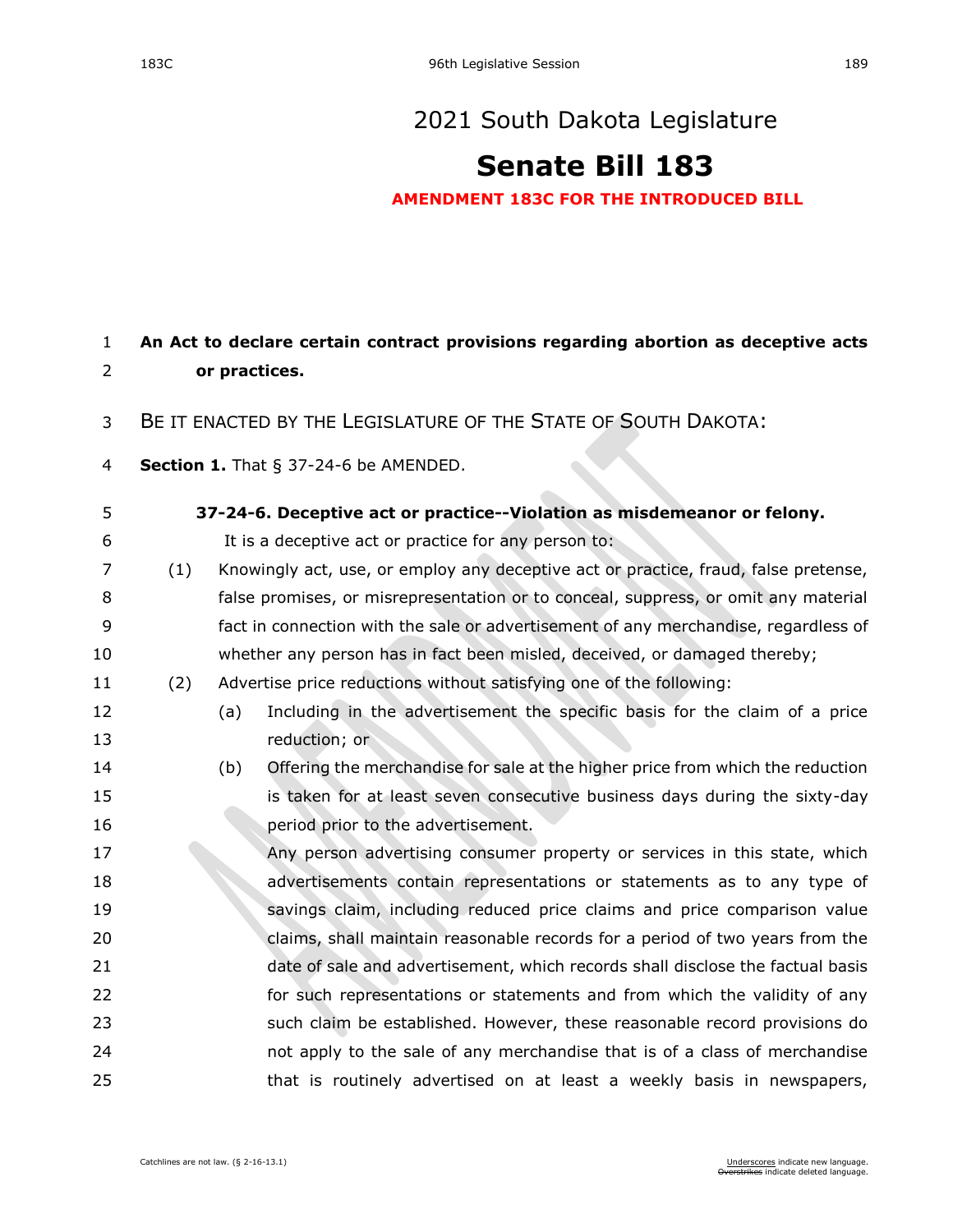shopping tabloids, or similar publications and that has a sales price before price reduction that is less than fifteen dollars per item; (3) Represent a sale of merchandise at reduced rates due to the cessation of business operations and after the date of the first advertisement remain in business under the same, or substantially the same, ownership or trade name, or continue to offer for sale the same type of merchandise at the same location for more than one hundred twenty days; (4) Give or offer a rebate, discount, or anything of value to a person as an inducement for selling consumer property or services in consideration of giving the names of prospective purchasers or otherwise aiding in making a sale to another person, if 11 the earning of the rebate, discount, or other thing of value is contingent upon the occurrence of an event subsequent to the time the person agrees to the sale; (5) Engage in any scheme or plan for disposal or distribution of merchandise whereby a participant pays a valuable consideration for the chance to receive compensation primarily for introducing one or more additional persons into participation in the planner's scheme or for the chance to receive compensation when the person **introduced by the participant introduces a new participant;**  (6) Send, deliver, provide, mail, or cause to be sent, delivered, provided, or mailed any bill or invoice for unordered property or unordered service provided; (7) Advertise a rate, price, or fee for a hotel, motel, campsite, or other lodging accommodation which is not in fact available to the public under the terms advertised. It is not a violation of this subdivision to establish contract rates which **are different than public rates;**  (8) Charge a rate, price, or fee for a hotel, motel, campsite, or other lodging accommodation which is different than the rate, price, or fee charged on the first night of the guest's stay unless, at the initial registration of the guest, a written notification of each price, rate, or fee to be charged during the guest's reserved continuous stay is delivered to the guest and an acknowledgment of receipt of the notice is signed by the guest and kept by the innkeeper for the same period of time as is required by § [34-18-21;](https://sdlegislature.gov/Statutes/Codified_Laws/DisplayStatute.aspx?Type=Statute&Statute=34-18-21) (9) Knowingly fail to mail or to deliver by electronic means to a future guest a written confirmation of the date and rates of reservations made for any accommodation at a hotel, motel, campsite, or other lodging accommodation when a written request

for confirmation is received from the future guest;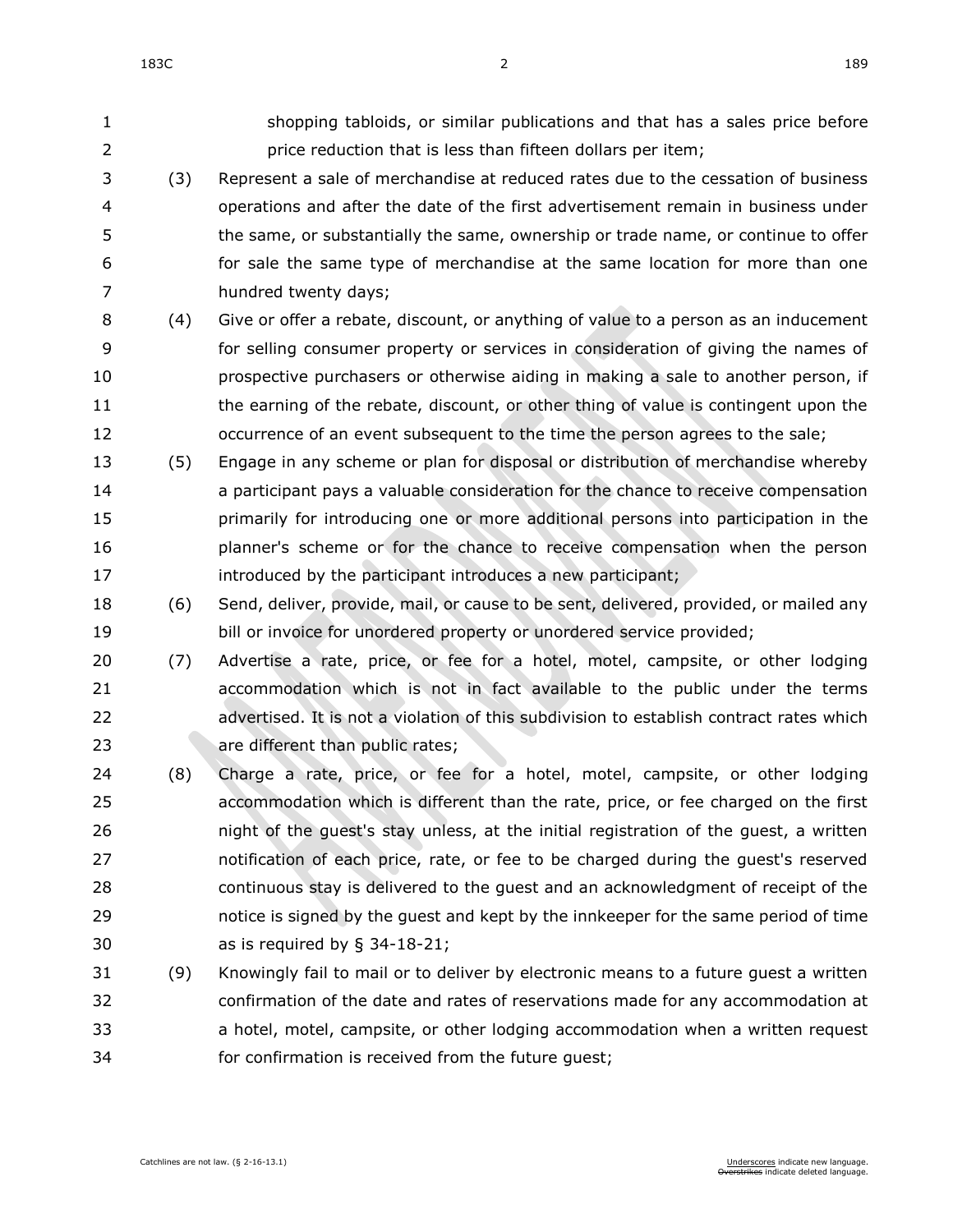183C 3 189

 (10) Require money in advance of arrival or a handling fee in the event of cancellation of any hotel, motel, campsite, or other lodging accommodation unless the innkeeper has a written policy or a separate contract with the guest stating so that is mailed or delivered by electronic means to the guest at or near the making of the reservation;

- (11) Knowingly advertise or cause to be listed through the internet or in a telephone directory a business address that misrepresents where the business is actually located or that falsely states that the business is located in the same area covered by the telephone directory. This subdivision does not apply to a telephone service provider, an internet service provider, or a publisher or distributor of a telephone directory, unless the conduct proscribed in this subdivision is on behalf of the provider, publisher, or distributor;
- (12) Sell, market, promote, advertise, or otherwise distribute any card or other purchasing mechanism or device that is not insurance that purports to offer discounts or access to discounts from pharmacies for prescription drug purchases if:
- (a) The card or other purchasing mechanism or device does not expressly state **in bold and prominent type, prevalently placed, that discounts are not** insurance;
- (b) The discounts are not specifically authorized by a separate contract with each pharmacy listed in conjunction with the card or other purchasing mechanism or device; or
- 23 (c) The discount or access to discounts offered, or the range of discounts or access to the range of discounts, is misleading, deceptive, or fraudulent, regardless of the literal wording.

 The provisions of this subdivision do not apply to a customer discount or membership card issued by a store or buying club for use in that store or buying club, or a patient access program voluntarily sponsored by a pharmaceutical manufacturer, or a consortium of pharmaceutical manufacturers, that provide free or discounted prescription drug products directly to low income or uninsured individuals either through a discount card or direct shipment;

 (13) Send or cause to be sent an unsolicited commercial electronic mail message that does not include in the subject line of such message "ADV:" as the first four characters. If the message contains information that consists of explicit sexual material that may only be viewed, purchased, rented, leased, or held in possession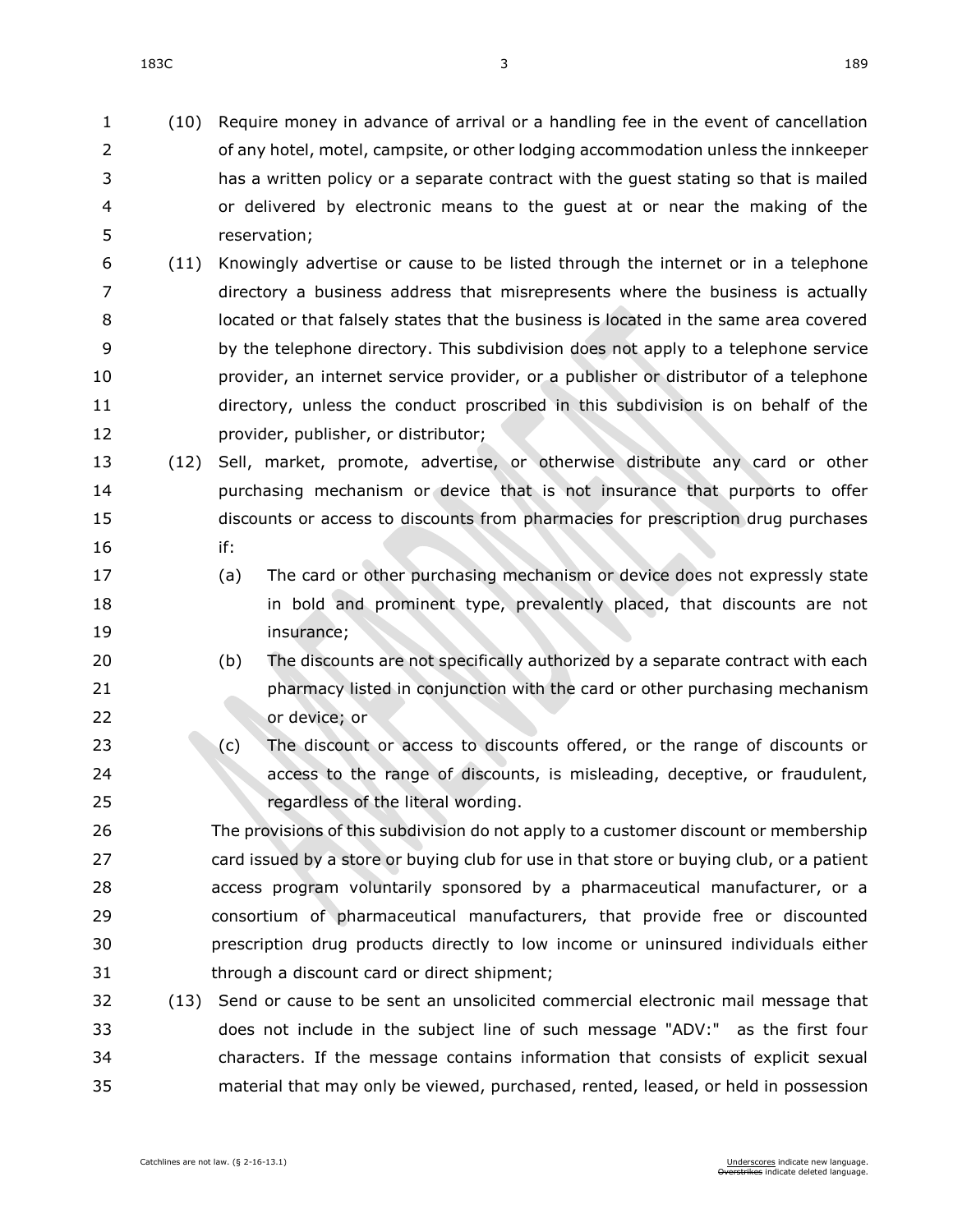by an individual eighteen years of age and older, the subject line of each message shall include "ADV:ADLT" as the first eight characters. An unsolicited commercial electronic mail message does not include a message sent to a person with whom the initiator has an existing personal or business relationship or a message sent at the request or express consent of the recipient;

- (14) Violate the provisions of § [22-25-52;](https://sdlegislature.gov/Statutes/Codified_Laws/DisplayStatute.aspx?Type=Statute&Statute=22-25-52)
- (15) Knowingly fail to disclose the amount of any mandatory fee when reservations are made by a future guest at a hotel, motel, campsite, or other lodging accommodations. A mandatory fee under this subdivision includes any resort fee or parking fee charged by the lodging accommodations whether or not the guest 11 utilizes the amenities or the parking facility for which the fee is assessed; or
- (16) Cause misleading information to be transmitted to users of caller identification technologies or otherwise block or misrepresent the origin of a telephone solicitation. No provider of telephone caller identification services, telecommunications, broadband, or voice over internet protocol service may be held liable for violations of this subdivision committed by other individuals or entities. It **is not a violation of this subdivision:**
- (a) For a telephone solicitor to utilize the name and number of the entity the solicitation is being made on behalf of rather than the name and number of 20 the telephone solicitor;
- (b) If an authorized activity of a law enforcement agency; or
- (c) If a court order specifically authorizes the use of caller identification manipulation; or
- (17) Include a provision in a contract that, under any circumstances, requires a woman to have an abortion, or is intended to compel a woman to have an abortion.

 Each act in violation of this section under one thousand dollars is a Class 1 misdemeanor. Each act in violation of this statute over one thousand dollars but under one hundred thousand dollars is a Class 6 felony. Each act in violation of this section over one hundred thousand dollars is a Class 5 felony.

- **Section 2.** That a NEW SECTION be added:
- **53-9-13. Coerce or compel an abortion--Contract void.** Other than a contract for an abortion, a provision of a contract is void and 33 unenforceable if it, or any agreement associated with the contract, includes a provision 34 which in any way: